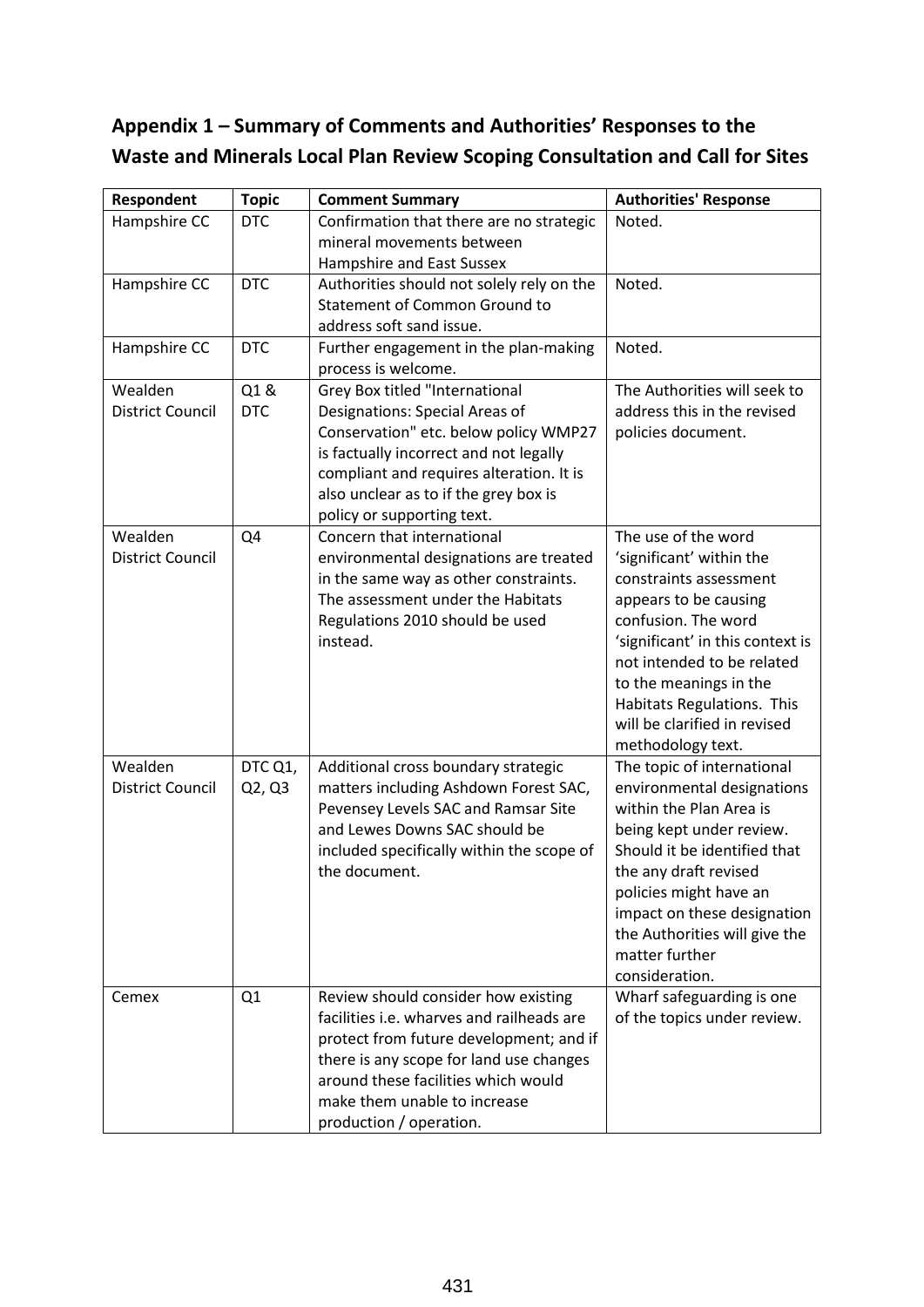| Respondent                 | <b>Topic</b>   | <b>Comment Summary</b>                                                                                                                                                                                                                                                                                                                                                   | <b>Authorities' Response</b>                                                                                                                                                                                                  |
|----------------------------|----------------|--------------------------------------------------------------------------------------------------------------------------------------------------------------------------------------------------------------------------------------------------------------------------------------------------------------------------------------------------------------------------|-------------------------------------------------------------------------------------------------------------------------------------------------------------------------------------------------------------------------------|
| Cemex                      | Q1             | Are there existing planning constraints<br>which limit operations that could be<br>removed?                                                                                                                                                                                                                                                                              | Planning conditions are<br>attached to planning<br>permissions on a site by site<br>basis to ensure operations<br>are acceptable.                                                                                             |
| Cemex                      | Q1             | Review must put weight on<br>safeguarding existing wharves and<br>railheads because of encroachment and<br>resulting complaints against existing<br>operations.                                                                                                                                                                                                          | Wharf safeguarding is one<br>of the topics under review.                                                                                                                                                                      |
| Cemex                      | Q1             | Wharves and railheads can only be<br>located in certain operations and great<br>weight needs to be placed on<br>safeguarding.                                                                                                                                                                                                                                            | The effectiveness of the<br>current safeguarding<br>policies is being considered.<br>The outcome from<br>assessing how well the<br>current policies are working<br>will be reflected within the<br>revised policies document. |
| Cemex                      | Q <sub>2</sub> | The CEMEX site at Shoreham is a long<br>term commitment. CEMEX are seeking<br>to invest in new ships and increase<br>production at the site if planning policy<br>and land uses enable this.                                                                                                                                                                             | Noted.                                                                                                                                                                                                                        |
| Cemex                      | Q4             | It is very important that the MPL review<br>considers the constraints on existing<br>facilities. It also needs to have policies<br>in place which support increase<br>production / operation from these sites.<br>For example 24 hour working or<br>increased movements, subject to no<br>significant adverse impacts on<br>surrounding land uses or the<br>environment. | Comment noted. It is<br>proposed to incorporate the<br>'agent of change' principle<br>into the WMLP through the<br>review.                                                                                                    |
| Zoar Chapel                | <b>GEN</b>     | We do not know if the Site as the Old<br>Factory (WMSP) is still on the list of<br>sites, If it is I would remind you of our<br>great concerns which were in our letter<br>dated 24 November 2015. A copy of the<br>letter and petition is enclosed.                                                                                                                     | The Old Factory Site is<br>allocated in the Waste and<br>Minerals Sites Plan for<br>waste management uses.                                                                                                                    |
| <b>DOD</b><br>Safeguarding | <b>GEN</b>     | The Ministry of Defence has not been<br>consulted on this consultation and was<br>notified via a third party.                                                                                                                                                                                                                                                            | The Authorities apologise<br>for this oversight and have<br>updated our consultation<br>lists.                                                                                                                                |
| <b>DOD</b><br>Safeguarding | <b>GEN</b>     | No safeguarding concerns.                                                                                                                                                                                                                                                                                                                                                | Noted.                                                                                                                                                                                                                        |
| Polegate Town<br>Council   | <b>GEN</b>     | It is difficult to comment on the impact<br>until the draft plan is published.                                                                                                                                                                                                                                                                                           | Noted.                                                                                                                                                                                                                        |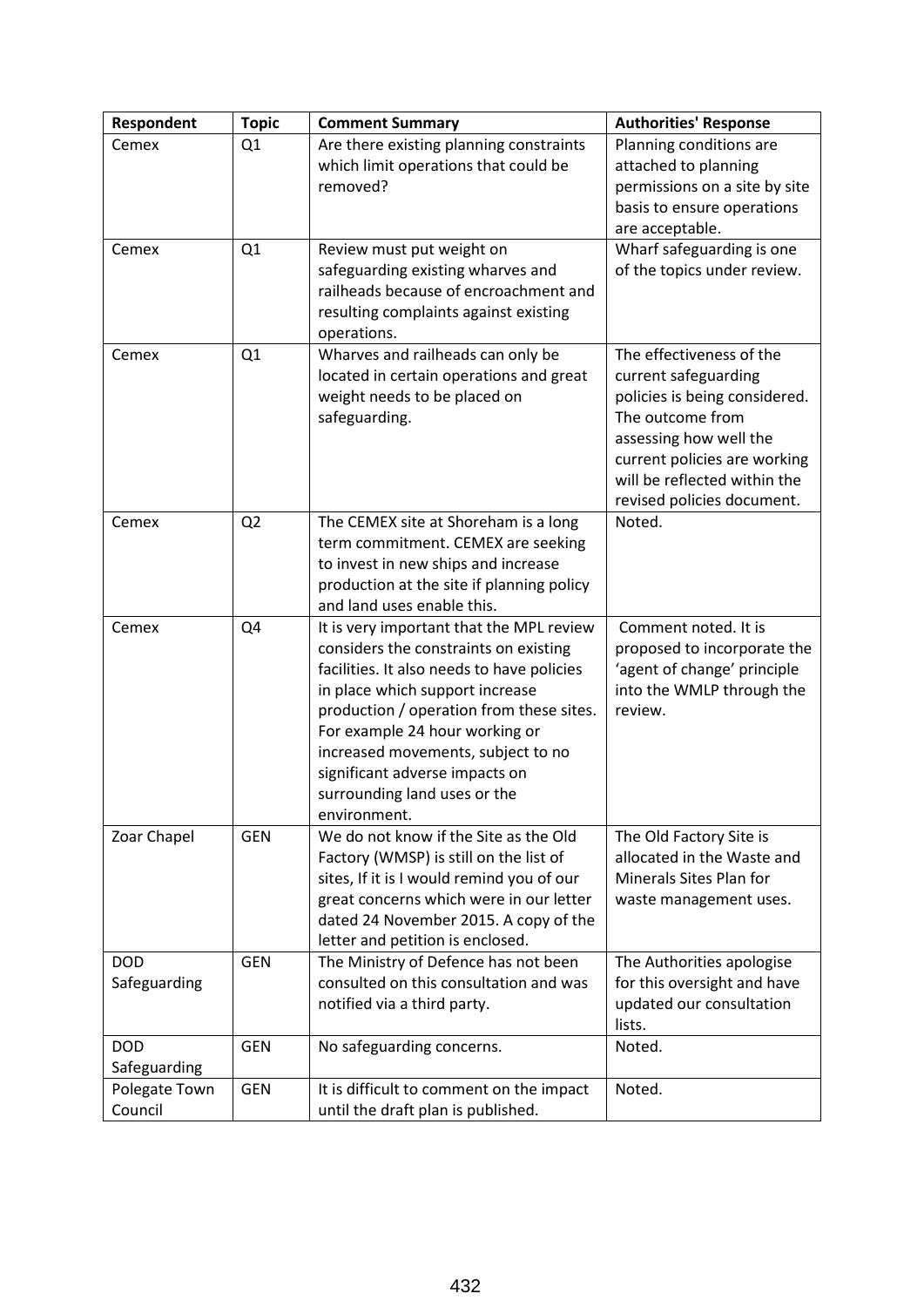| Respondent    | <b>Topic</b>   | <b>Comment Summary</b>                     | <b>Authorities' Response</b>     |
|---------------|----------------|--------------------------------------------|----------------------------------|
| Polegate Town | <b>GEN</b>     | The area covers many local authorities,    | The Waste and Minerals           |
| Council       |                | how will this be reflected at a planning   | Local Plan forms part of the     |
|               |                | level in their local plans?                | Local Plan for all the district  |
|               |                |                                            | and boroughs in East             |
|               |                |                                            | Sussex. It sits alongside        |
|               |                |                                            | their Local Plans and is used    |
|               |                |                                            | in the determination of          |
|               |                |                                            | planning applications.           |
| Polegate Town | <b>GEN</b>     | How are the infrastructure demands of      | The provision of minerals is     |
| Council       |                | this plan linked into those generated by   | essential for the                |
|               |                | housing and employment growth?             | construction of buildings,       |
|               |                |                                            | roads and other                  |
|               |                |                                            | infrastructure. Likewise, it is  |
|               |                |                                            | important that waste             |
|               |                |                                            | generated from growth can        |
|               |                |                                            | be managed safely.               |
| Polegate Town | <b>GEN</b>     | It would be good to know how many          | The effect on traffic            |
| Council       |                | traffic movements there are in East        | movements is a                   |
|               |                | Sussex and if it is projected if this will | consideration in both the        |
|               |                | increase.                                  | site assessment and the          |
|               |                |                                            | Sustainability Appraisal. At     |
|               |                |                                            | this time it is difficult to say |
|               |                |                                            | what estimates it will be        |
|               |                |                                            | possible to make, further        |
|               |                |                                            | information should be            |
|               |                |                                            | available as the Review          |
|               |                |                                            | progresses.                      |
| Polegate Town | <b>GEN</b>     | There is not only the traffic movement     | The effect of traffic            |
| Council       |                | on the road, but also the added            | movements is a                   |
|               |                | pollution that may be generated as a       | consideration in both the        |
|               |                | result?                                    | site assessment and the          |
|               |                |                                            | Sustainability Appraisal. At     |
|               |                |                                            | this time it is difficult to say |
|               |                |                                            | what estimates it will be        |
|               |                |                                            | possible to make, further        |
|               |                |                                            | information should be            |
|               |                |                                            | available as the Review          |
|               |                |                                            | progresses.                      |
| Aldershaw     | Q <sub>2</sub> | Aldershaw manufactures handmade            | Noted. The proposed              |
|               |                | roof, floor and wall tiles using wadhurst  | extension to the site is         |
|               |                | clay excavated on their own site.          | being considered as part of      |
|               |                | Market for restoration and conservation    | the Review.                      |
|               |                | materials within sensitive areas is        |                                  |
|               |                | significant and growing. Excavation        |                                  |
|               |                | started in 1999 and has continued to       |                                  |
|               |                | date, however the area of excavation       |                                  |
|               |                | limits the depth and has become a          |                                  |
|               |                | safety hazard to vehicles manoeuvring      |                                  |
|               |                | in the pit. Current production uses        |                                  |
|               |                | approximately 500 to 600 tonnes of clay    |                                  |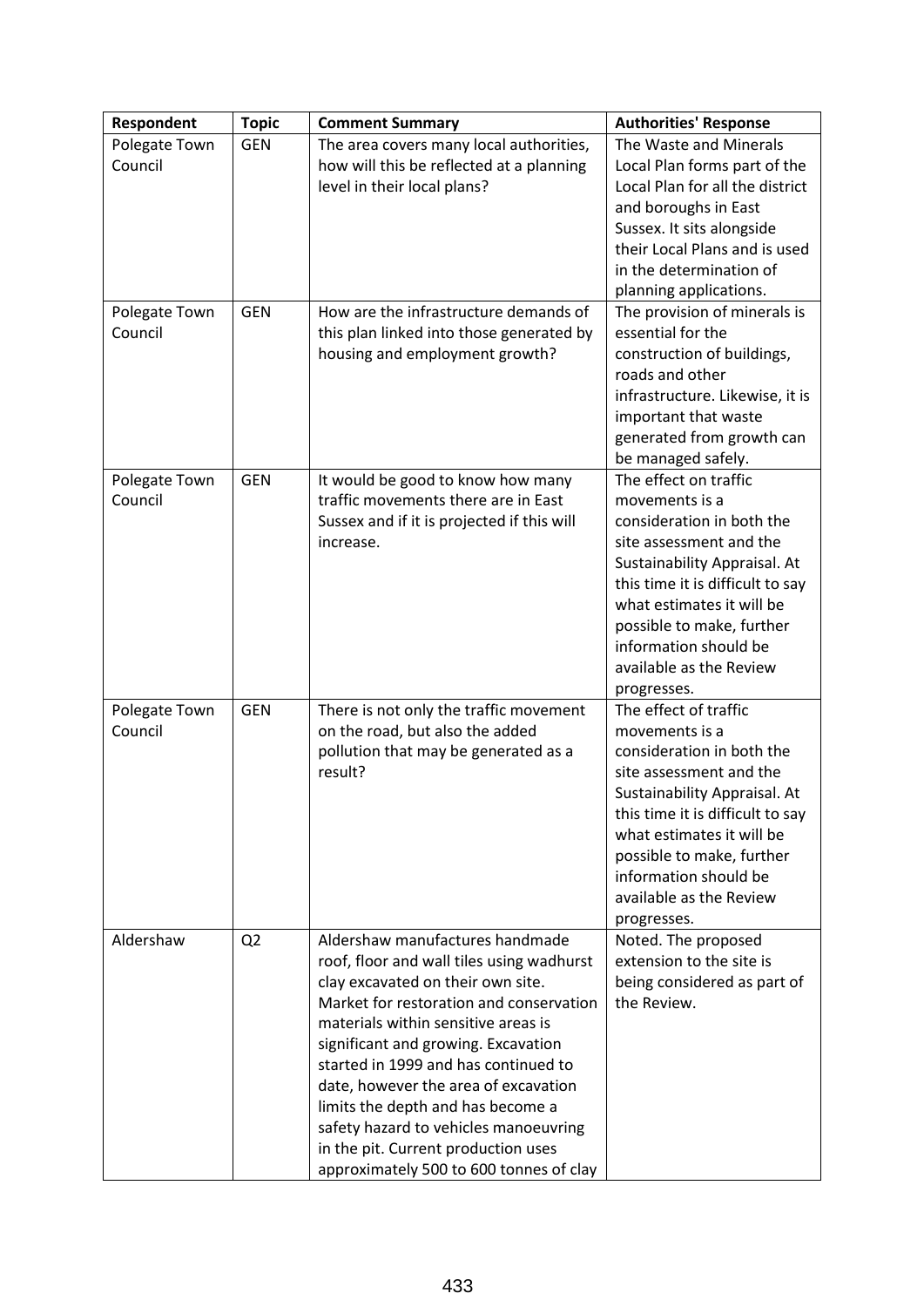| Respondent              | <b>Topic</b> | <b>Comment Summary</b>                                         | <b>Authorities' Response</b>  |
|-------------------------|--------------|----------------------------------------------------------------|-------------------------------|
|                         |              | per year, but market exists to increase                        |                               |
|                         |              | sales by 25%. To justify necessary                             |                               |
|                         |              | expenditure a supply of 25 to 30 years                         |                               |
|                         |              | of material is required.                                       |                               |
|                         |              |                                                                |                               |
|                         |              | Proposed extension would work the                              |                               |
|                         |              | existing face back in a north easterly                         |                               |
|                         |              | direction, overburden to be stored and                         |                               |
|                         |              | used later for reprofiling and                                 |                               |
|                         |              | restoration. No transport issues as                            |                               |
|                         |              | extraction and quarrying are both on-                          |                               |
|                         |              | site.                                                          |                               |
| <b>Peak District</b>    | Q1           | Agree with scope.                                              | Noted.                        |
| <b>National Park</b>    |              |                                                                |                               |
| Peak District           | Q1           | Support the call for aggregate sites                           | Noted.                        |
| <b>National Park</b>    |              | which are located outside of the South                         |                               |
|                         |              | Downs National Park.                                           |                               |
| <b>Surrey County</b>    | GEN&         | No Comments                                                    | Noted.                        |
| Council                 | <b>DTC</b>   |                                                                |                               |
| Horsham                 | <b>DTC</b>   | Agree with scope; Please inform by                             | Noted.                        |
| <b>District Council</b> |              | correspondence regarding Soft Sand                             |                               |
|                         |              | and Minerals Safeguarding topics; No                           |                               |
|                         |              | other matters proposed.                                        |                               |
| Natural England         | <b>DTC</b>   | No comments on scope; Please consult                           | Noted.                        |
|                         |              | as required by regulation; no other                            |                               |
|                         |              | topics proposed.                                               |                               |
| <b>Rother District</b>  | <b>GEN</b>   | No existing or proposed allocation                             | Noted.                        |
| Council                 |              | within the Rother District Local Plan                          |                               |
|                         |              | (2006) or the emerging Development                             |                               |
|                         |              | and Site Allocations Local Plan (DaSA)                         |                               |
|                         |              | that affect the three mineral                                  |                               |
|                         |              | safeguarding areas in Rother. Nor the                          |                               |
|                         |              | Robersbridge Railhead or Brett<br>Concrete Works.              |                               |
| <b>Rother District</b>  |              |                                                                |                               |
| Council                 | <b>GEN</b>   | Two areas of safeguarded wharves are                           | Noted.                        |
|                         |              | adjacent to employment allocations<br>along Harbour Road, Rye. |                               |
| <b>Rother District</b>  | <b>GEN</b>   | Is the "old ARC wharf" a realistic                             | Noted                         |
| Council                 |              | allocation in the WMSP, given known                            |                               |
|                         |              | issues with land ownership, condition of                       |                               |
|                         |              | land (land contamination) and depth of                         |                               |
|                         |              | river at that point?                                           |                               |
| <b>Rother District</b>  | <b>DTC</b>   | Agree with scope, subject to comments                          | Noted.                        |
| Council                 | Q1,Q2        | (see this entry and below); DTC by                             |                               |
|                         |              | correspondence only, to be kept under                          |                               |
|                         |              | review;                                                        |                               |
| <b>Rother District</b>  | DTC Q3       | Request further information on                                 | This will be published in due |
| Council                 |              | proposed changes to WMP7a and                                  | course.                       |
|                         |              | WMP7b, it is unclear why these policies                        |                               |
|                         |              | require amending. Further information                          |                               |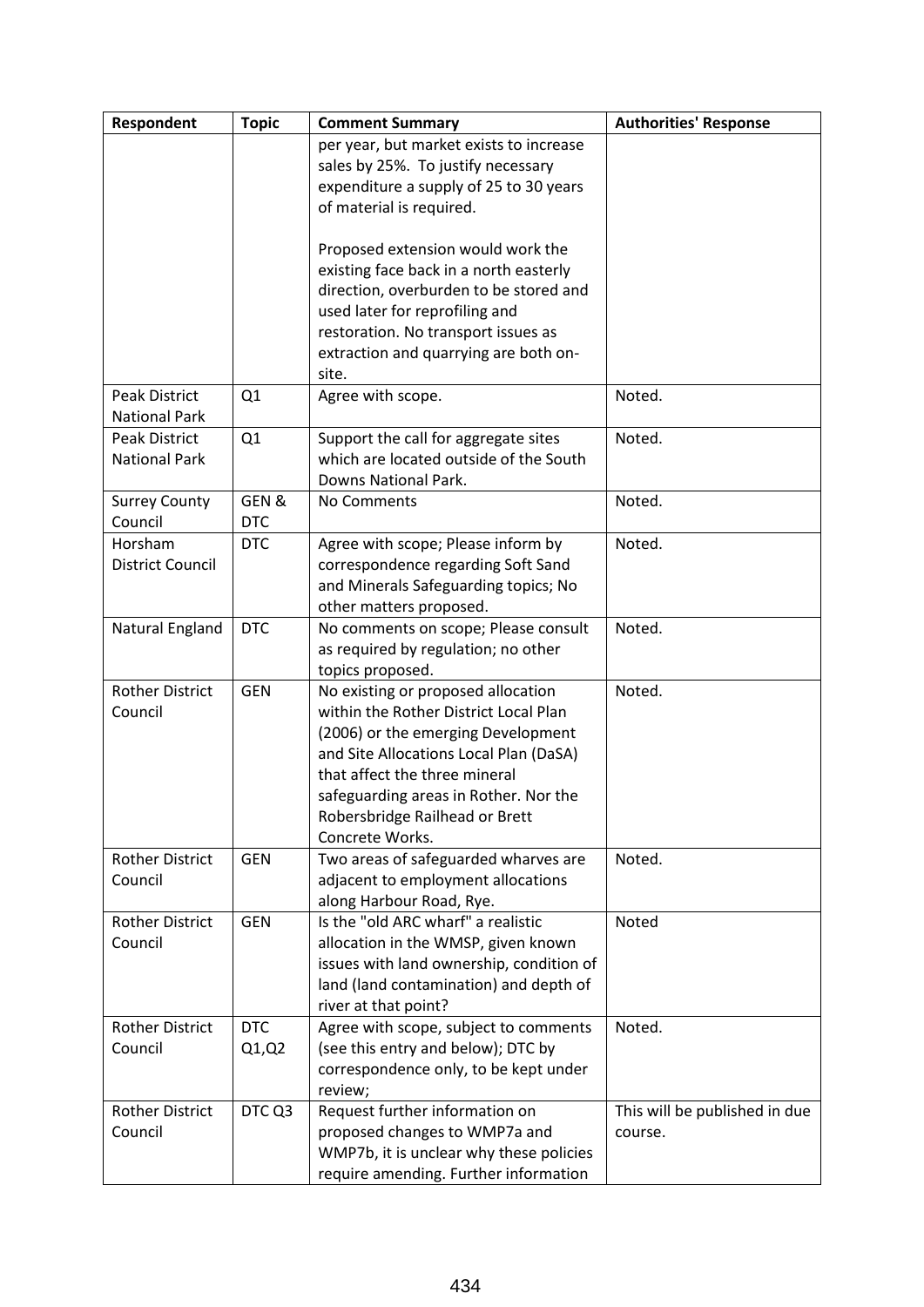| Respondent             | <b>Topic</b> | <b>Comment Summary</b>                    | <b>Authorities' Response</b> |
|------------------------|--------------|-------------------------------------------|------------------------------|
|                        |              | is also requested on the extend of        |                              |
|                        |              | proposed changes to supporting text       |                              |
|                        |              | and which policies this will affect.      |                              |
| <b>Rother District</b> | DTC Q3       | How will the Authorities consider waste   | The Authorities are not      |
| Council                |              | sites, if they were submitted to the Call | focusing on waste            |
|                        |              | for Sites?                                | management provision         |
|                        |              |                                           | within this review. In the   |
|                        |              |                                           | event evidence is provided   |
|                        |              |                                           | the Authorities will review  |
|                        |              |                                           | this position and consider   |
|                        |              |                                           | appropriate site assessment  |
|                        |              |                                           | methodologies.               |
| <b>Rother District</b> | DTC Q3       | The safeguarded sites at Robertsbridge    | Noted.                       |
| Council                |              | and Rye Harbour are close to, but not     |                              |
|                        |              | within areas subject to emerging          |                              |
|                        |              | Neighbourhood plans at Rye, Battle and    |                              |
|                        |              | Salehurst and Robertsbirdge.              |                              |
| <b>Rother District</b> | SCI          | No comments.                              | Noted.                       |
| Council                |              |                                           |                              |
| Highways               | <b>CFES</b>  | No comments.                              | Noted.                       |
| England                | <b>DTC</b>   |                                           |                              |
| Highways<br>England    |              | No comments.                              | Noted.                       |
| Highways               | SCI          | No comments.                              | Noted.                       |
| England                |              |                                           |                              |
| <b>Cyngor Sir</b>      | DTC Q1       | Satisfied with approach set out under     | Noted.                       |
| Powys County           |              | Matter A Minerals Provision. Mineral      |                              |
| Council                |              | movements between Powys and the           |                              |
|                        |              | Plan Area have been identified.           |                              |
| <b>Cyngor Sir</b>      | DTC Q2       | Powys seeks communication via             | Noted.                       |
| Powys County           |              | correspondence                            |                              |
| Council                |              |                                           |                              |
| <b>Cyngor Sir</b>      | DTC Q3       | It is anticipated that the current supply | Noted.                       |
| Powys County           |              | of crushed rock aggregate from Powys      |                              |
| Council                |              | will be maintained. Should the Plan       |                              |
|                        |              | Area identify a significant changer in    |                              |
|                        |              | requirements it is requested that the     |                              |
|                        |              | MPA and the South Wales Regional          |                              |
|                        |              | Aggregated Working Party be informed.     |                              |
| King, Geoff (Mr)       | <b>GEN</b>   | In the event that land currently the      | All sites submitted for      |
|                        |              | subject of application LW/799/CM9EIA)     | consideration will be        |
|                        |              | is submitted for inclusion within the     | assessed methodology         |
|                        |              | local plan, this land should not be       | documented within the Call   |
|                        |              | included on the following grounds:        | for Evidence and Sites       |
|                        |              | ecological impacts; effect on coast line; | Document, subject to any     |
|                        |              | landscape character; conflict with Port   | alterations arising from the |
|                        |              | Masterplan; development would not         | consultation.                |
|                        |              | reflecting the aspirations set out in the |                              |
|                        |              | planning permission for the expansion     |                              |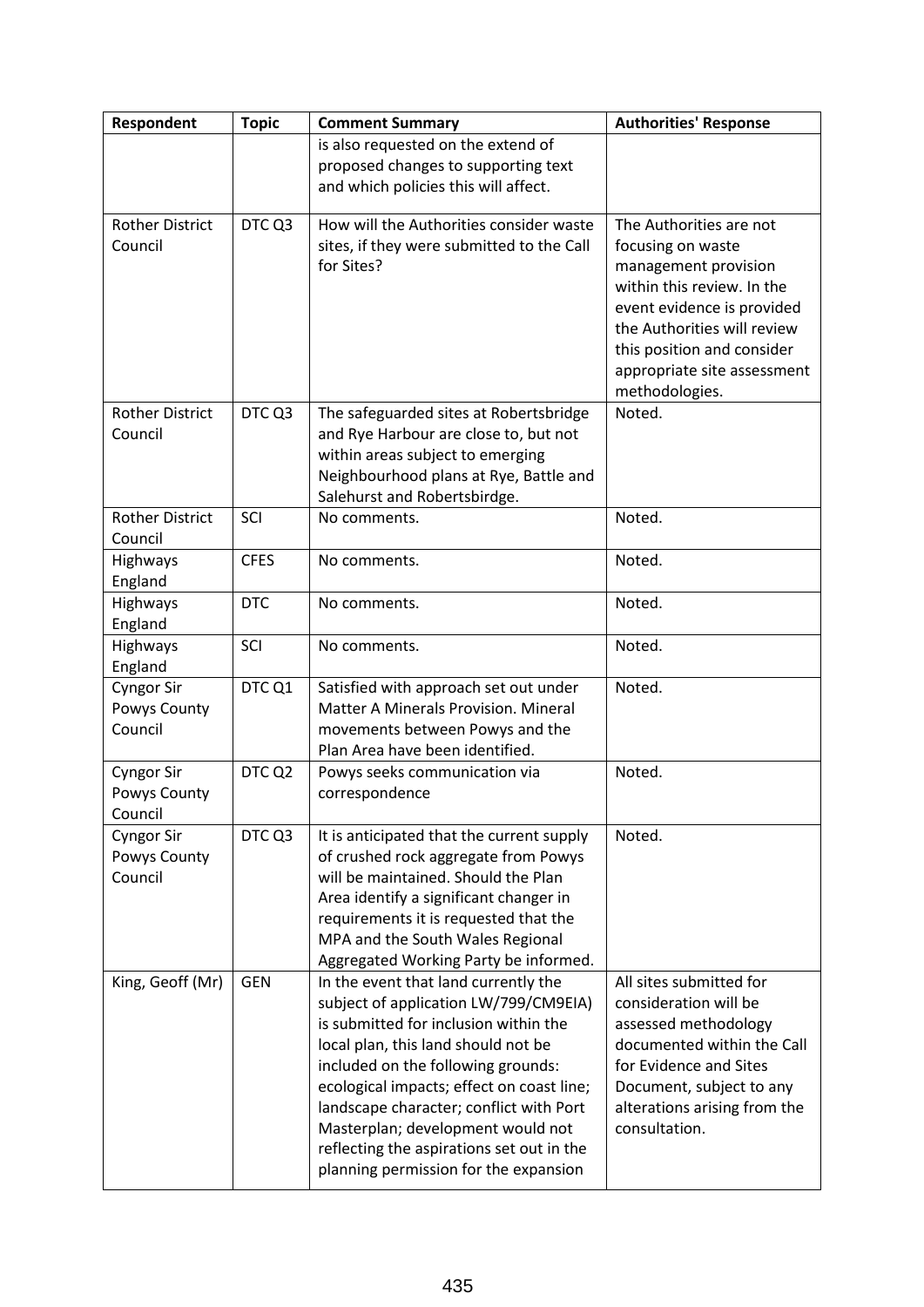| Respondent         | <b>Topic</b> | <b>Comment Summary</b>                     | <b>Authorities' Response</b> |
|--------------------|--------------|--------------------------------------------|------------------------------|
|                    |              | of the harbour in 2015; conflict with      |                              |
|                    |              | Lewes District Local Plan on grounds of    |                              |
|                    |              | landscape character; conflict with         |                              |
|                    |              | Waste and Minerals Local Plan;             |                              |
|                    |              | LW/799/CM(EIA) contains flawed EIA         |                              |
|                    |              | assessment and wildlife assessment;        |                              |
|                    |              | consistency with previous planning         |                              |
|                    |              | decision made in 1966.                     |                              |
|                    |              |                                            |                              |
|                    |              |                                            |                              |
| <b>Biffa Waste</b> | Q1           | Biffa is not, at this stage, seeking to    | This topic is already        |
| <b>Services</b>    |              | nominate land, but would wish to           | addressed within WMP8b.      |
|                    |              | encourage the Council to explore           | The authorities are do not   |
|                    |              | alternative restoration options for        | have evidence that this      |
|                    |              | minerals sites to include provision for    | policy required review at    |
|                    |              | landfill of non-inert residual waste.      | this time.                   |
|                    |              | (Biffa owns the Pebsham landfill which     |                              |
|                    |              | is currently undergoing restoration.)      |                              |
|                    |              | [Scope of review should be expanded to     |                              |
|                    |              | include restoration policies and the       |                              |
|                    |              | potential to allow non-inert landfill.]    |                              |
| Environment        | Q4           | Pleased to see the inclusion of key        | Noted                        |
| Agency             |              | issues within our remit both within the    |                              |
|                    |              | constraints and opportunities are to be    |                              |
|                    |              | considered during the site assessment.     |                              |
|                    |              | Support inclusion of C20;C21;C22;P1;       |                              |
|                    |              | and P4.                                    |                              |
| Environment        | Q4           | C22's custom grading aligns with the       | Noted. For completeness it   |
| Agency             |              | policies and principles set out in the     | has been decided to retain   |
|                    |              | EA's approach to groundwater               | the reference to Zone 4.     |
|                    |              | protection. For clarity it is              |                              |
|                    |              | recommended that the full title of         |                              |
|                    |              | <b>Groundwater Source Protection Zones</b> |                              |
|                    |              | is used. Whilst the grading system         |                              |
|                    |              | makes reference to Zone 4, there are       |                              |
|                    |              | no such designation within the Plan        |                              |
|                    |              | Area and this could be removed from        |                              |
|                    |              | the grading.                               |                              |
| Environment        | Q4           | Recommend assessment also consider         | Noted.                       |
| Agency             |              | SPZ1c which relates to sub-surface         |                              |
|                    |              | activities which is necessary in           |                              |
|                    |              | considering oil and gas sites.             |                              |
| Environment        | SCI          | No comments                                | Noted                        |
| Agency             |              |                                            |                              |
| Environment        | <b>DTC</b>   | We have reviewed the Duty to Co-           | Noted.                       |
| Agency             |              | operate Scoping Note and is satisfied      |                              |
|                    |              | that where necessary the EA has been       |                              |
|                    |              | recognised. We will engage with you on     |                              |
|                    |              | these matters as necessary either          |                              |
|                    |              | through ongoing discussions or at the      |                              |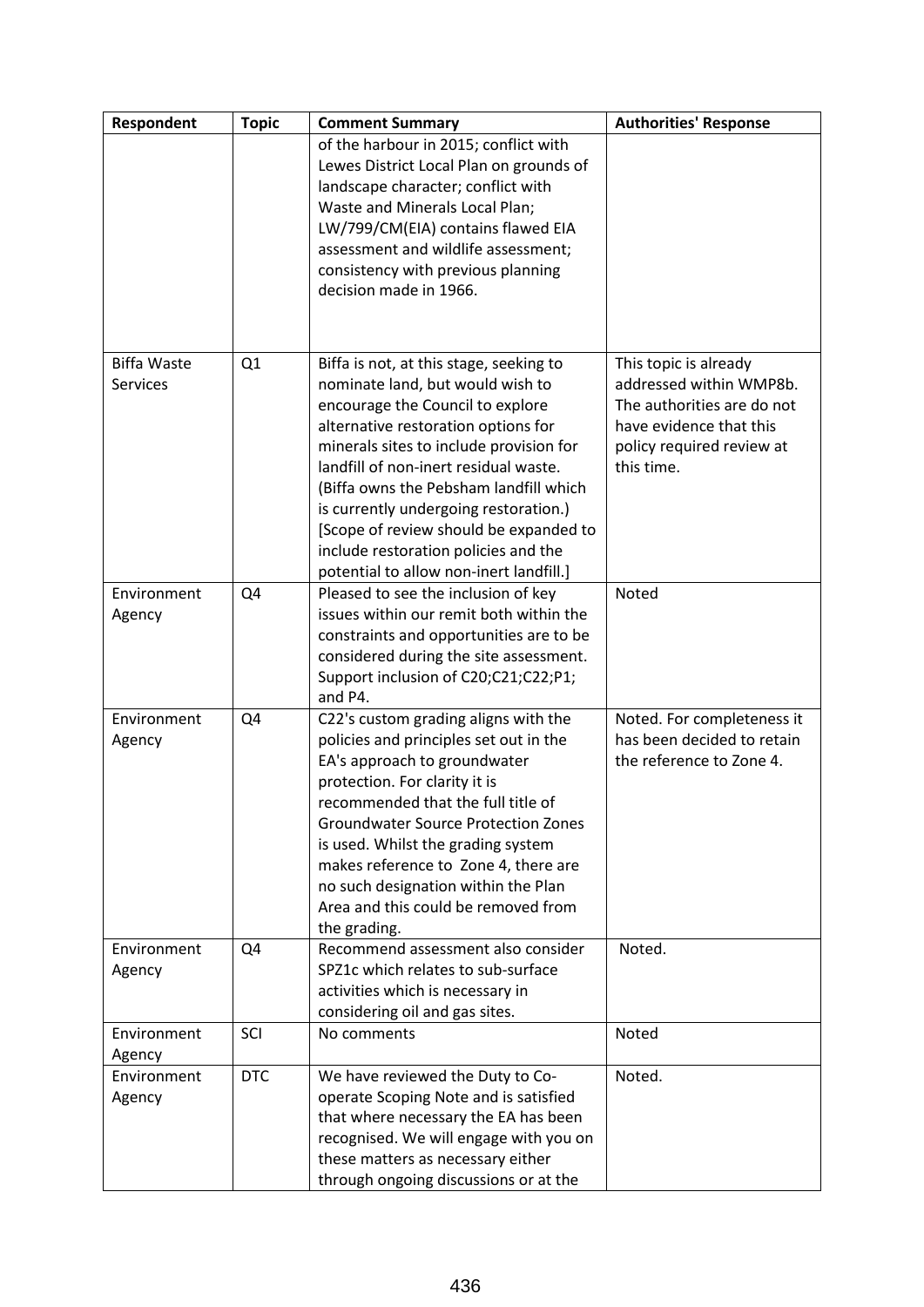| Respondent                 | <b>Topic</b>   | <b>Comment Summary</b>                                                                                                                                                                                                                                                                            | <b>Authorities' Response</b>                                                                                                                                        |
|----------------------------|----------------|---------------------------------------------------------------------------------------------------------------------------------------------------------------------------------------------------------------------------------------------------------------------------------------------------|---------------------------------------------------------------------------------------------------------------------------------------------------------------------|
|                            |                | formal states of the Plan production.                                                                                                                                                                                                                                                             |                                                                                                                                                                     |
| Kent County<br>Council     | <b>GEN</b>     | The amount of sharp sand and gravel<br>available in Kent is not anticipated to be<br>sufficient to meet the needs to 2030.<br>Consequently, reliance on imports via<br>wharves and railheads are likely to<br>increase.                                                                           | Noted.                                                                                                                                                              |
| Kent County<br>Council     | <b>GEN</b>     | Kent are currently preparing for an<br>Option consultation on minerals sites<br>for a Minerals Sites Plan.                                                                                                                                                                                        | Noted.                                                                                                                                                              |
| Kent County<br>Council     | <b>GEN</b>     | On this basis, the need to robustly<br>safeguard the Plan Areas importation<br>capacity will be vitally important for the<br>steady and adequate supply of<br>aggregates.                                                                                                                         | The safeguarding policies<br>are within the scope of the<br>review and consideration is<br>being given to<br>strengthening them.                                    |
| Kent County<br>Council     | <b>GEN</b>     | The potential loss of wharf capacity at<br>Newhaven alluded to in section 2 of the<br>CfES document is of particular concern.                                                                                                                                                                     | Noted.                                                                                                                                                              |
| Kent County<br>Council     | <b>GEN</b>     | The review should conclude that there<br>is an ongoing requirement to safeguard<br>aggregate wharves.                                                                                                                                                                                             | The Authorities will be<br>considering resonable<br>options in line with national<br>policy.                                                                        |
| Kent County<br>Council     | <b>GEN</b>     | The topic of soft sand supply remains<br>and important planning matter to many<br>minerals authorities in the South East.                                                                                                                                                                         | Noted. Please refer to the<br>Duty to Co-operate<br>document for further<br>information about soft sand<br>provision.                                               |
| Kent County<br>Council     | <b>GEN</b>     | Specific consideration of including [soft<br>sand] safeguarding measures and<br>policies for potential new reserves of<br>soft sand within the collective mineral<br>planning administrative area is<br>considered by KCC to be fundamental to<br>achieving a sound mineral local plan<br>review. | Noted. Please refer to the<br>Duty to Co-operate<br>document for further<br>information about soft sand<br>provision.                                               |
| Kent County<br>Council     | <b>GEN</b>     | KCC is keen to work collaboratively with<br>the Authorities. Please keep KCC<br>informed of the progression your Plan<br>Review.                                                                                                                                                                  | The Authorities welcome<br>the opportunity to<br>collaborate with KCC.                                                                                              |
| <b>Brett</b><br>Aggregates | Q <sub>1</sub> | Yes overall, but disagree with the<br>0.1mta apportionment referred to in<br>paragraph 3.3.                                                                                                                                                                                                       | Noted. National policy in<br>relation to minerals<br>provision has changed and<br>the level of minerals<br>provision is inlcuded within<br>the scope of the Review. |